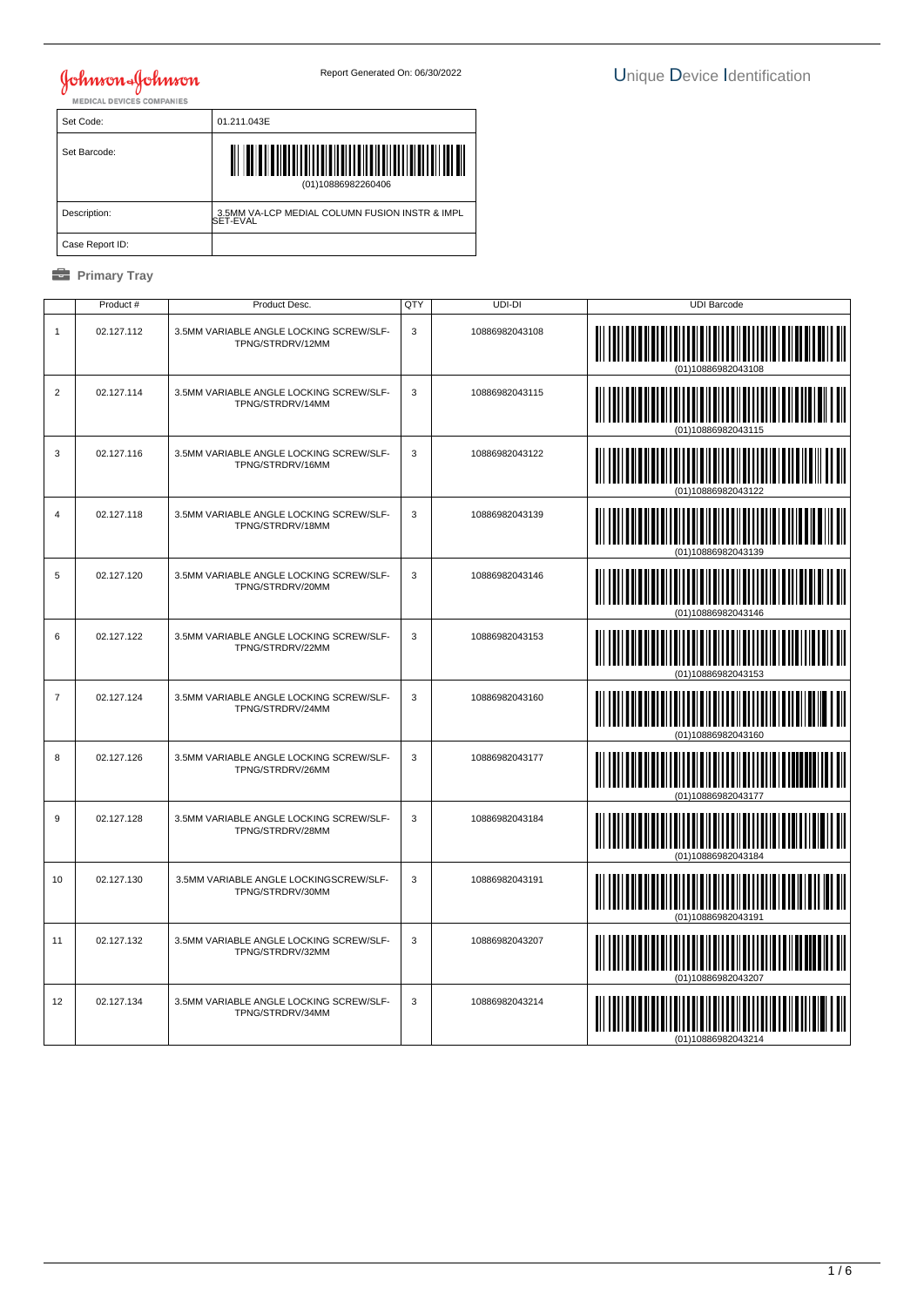Set Code: 01.211.043E Set Barcode: (01)10886982260406 │ Description: | 3.5MM VA-LCP MEDIAL COLUMN FUSION INSTR & IMPL<br>SET-EVAL Case Report ID:

|    | Product #  | Product Desc.                                                 | QTY                     | UDI-DI         | <b>UDI Barcode</b>             |
|----|------------|---------------------------------------------------------------|-------------------------|----------------|--------------------------------|
| 13 | 02.127.136 | 3.5MM VARIABLE ANGLE LOCKING SCREW/SLF-<br>TPNG/STRDRV/36MM   | 3                       | 10886982043221 | <u> IIIIIIIIIIIIIIIIIIIIII</u> |
| 14 | 02.127.138 | 3.5MM VARIABLE ANGLE LOCKING SCREW/SLF-<br>TPNG/STRDRV/38MM   | 3                       | 10886982043238 |                                |
| 15 | 02.127.140 | 3.5MM VARIABLE ANGLE LOCKING SCREW/SLF-<br>TPNG/STRDRV/40MM   | 3                       | 10886982043245 |                                |
| 16 | 02.127.142 | 3.5MM VARIABLE ANGLE LOCKING SCREW/SLF-<br>TPNG/STRDRV/42MM   | $\overline{2}$          | 10886982043252 |                                |
| 17 | 02.127.144 | 3.5MM VARIABLE ANGLE LOCKING SCREW/SLF-<br>TPNG/STRDRV/44MM   | $\overline{2}$          | 10886982043269 |                                |
| 18 | 02.127.146 | 3.5MM VARIABLE ANGLE LOCKING SCREW/SLF-<br>TPNG/STRDRV/46MM   | $\overline{2}$          | 10886982043276 |                                |
| 19 | 02.127.148 | 3.5MM VARIABLE ANGLE LOCKING SCREW/SLF-<br>TPNG/STRDRV/48MM   | $\overline{2}$          | 10886982043283 |                                |
| 20 | 02.127.150 | 3.5MM VARIABLE ANGLE LOCKING SCREW/SLF-<br>TPNG/STRDRV/50MM   | 2                       | 10886982043290 |                                |
| 21 | 02.206.212 | 3.5MM CRTX SCREW/LOW PROF HD SELF-<br>TAPPING/STAR DRIVE/12MM | $\overline{\mathbf{c}}$ | 10886982050908 |                                |
| 22 | 02.206.214 | 3.5MM CRTX SCREW/LOW PROF HD SELF-<br>TAPPING/STAR DRIVE/14MM | 2                       | 10886982050922 | (01)10886982050922             |
| 23 | 02.206.216 | 3.5MM CRTX SCREW/LOW PROF HD SELF-<br>TAPPING/STAR DRIVE/16MM | $\overline{2}$          | 10886982050946 |                                |
| 24 | 02.206.218 | 3.5MM CRTX SCREW/LOW PROF HD SELF-<br>TAPPING/STAR DRIVE/18MM | $\overline{2}$          | 10886982050960 |                                |
| 25 | 02.206.220 | 3.5MM CRTX SCREW/LOW PROF HD SELF-<br>TAPPING/STAR DRIVE/20MM | $\overline{2}$          | 10886982050984 |                                |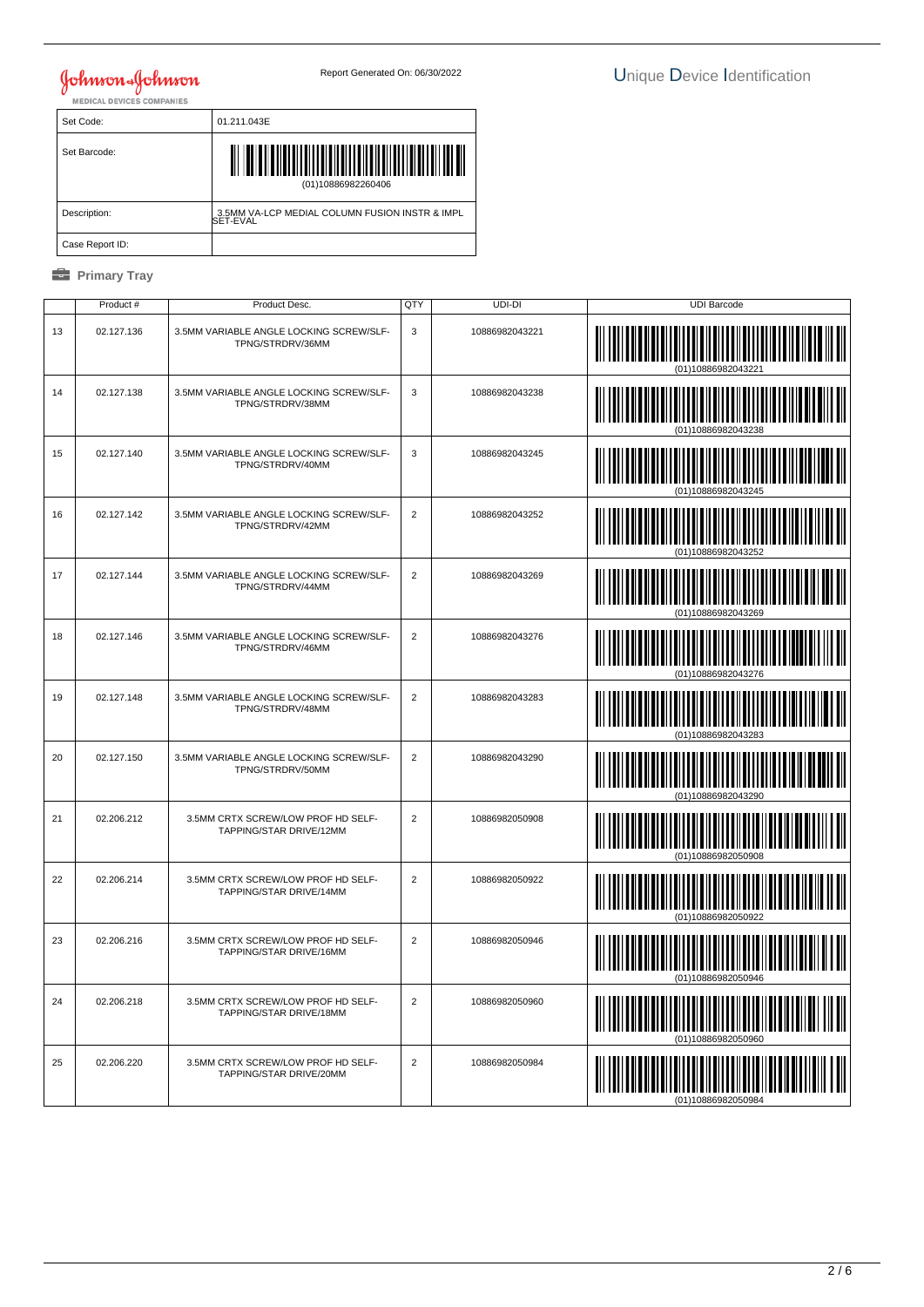Set Code: 01.211.043E Set Barcode: (01)10886982260406 │ Description: | 3.5MM VA-LCP MEDIAL COLUMN FUSION INSTR & IMPL<br>SET-EVAL Case Report ID:

|    | Product #  | Product Desc.                                                 | QTY                     | UDI-DI         | <b>UDI Barcode</b>              |
|----|------------|---------------------------------------------------------------|-------------------------|----------------|---------------------------------|
| 26 | 02.206.222 | 3.5MM CRTX SCREW/LOW PROF HD SELF-<br>TAPPING/STAR DRIVE/22MM | $\overline{2}$          | 10886982051004 |                                 |
| 27 | 02.206.224 | 3.5MM CRTX SCREW/LOW PROF HD SELF-<br>TAPPING/STAR DRIVE/24MM | $\overline{2}$          | 10886982051028 |                                 |
| 28 | 02.206.226 | 3.5MM CRTX SCREW/LOW PROF HD SELF-<br>TAPPING/STAR DRIVE/26MM | $\overline{2}$          | 10886982051042 |                                 |
| 29 | 02.206.228 | 3.5MM CRTX SCREW/LOW PROF HD SELF-<br>TAPPING/STAR DRIVE/28MM | $\overline{2}$          | 10886982051066 |                                 |
| 30 | 02.206.230 | 3.5MM CRTX SCREW/LOW PROF HD SELF-<br>TAPPING/STAR DRIVE/30MM | $\overline{2}$          | 10886982051080 |                                 |
| 31 | 02.206.232 | 3.5MM CRTX SCREW/LOW PROF HD SELF-<br>TAPPING/STAR DRIVE/32MM | $\overline{2}$          | 10886982051103 |                                 |
| 32 | 02.206.234 | 3.5MM CRTX SCREW/LOW PROF HD SELF-<br>TAPPING/STAR DRIVE/34MM | $\overline{2}$          | 10886982051127 |                                 |
| 33 | 02.206.236 | 3.5MM CRTX SCREW/LOW PROF HD SELF-<br>TAPPING/STAR DRIVE/36MM | $\overline{2}$          | 10886982051141 |                                 |
| 34 | 02.206.238 | 3.5MM CRTX SCREW/LOW PROF HD SELF-<br>TAPPING/STAR DRIVE/38MM | $\overline{\mathbf{c}}$ | 10886982051165 |                                 |
| 35 | 02.206.240 | 3.5MM CRTX SCREW/LOW PROF HD SELF-<br>TAPPING/STAR DRIVE/40MM | 2                       | 10886982051189 | WINDIN IN<br>(01)10886982051189 |
| 36 | 02.206.242 | 3.5MM CRTX SCREW/LOW PROF HD SELF-<br>TAPPING/STAR DRIVE/42MM | 2                       | 10886982051202 |                                 |
| 37 | 02.206.244 | 3.5MM CRTX SCREW/LOW PROF HD SELF-<br>TAPPING/STAR DRIVE/44MM | $\overline{2}$          | 10886982051226 |                                 |
| 38 | 02.206.246 | 3.5MM CRTX SCREW/LOW PROF HD SELF-<br>TAPPING/STAR DRIVE/46MM | $\overline{2}$          | 10886982051264 |                                 |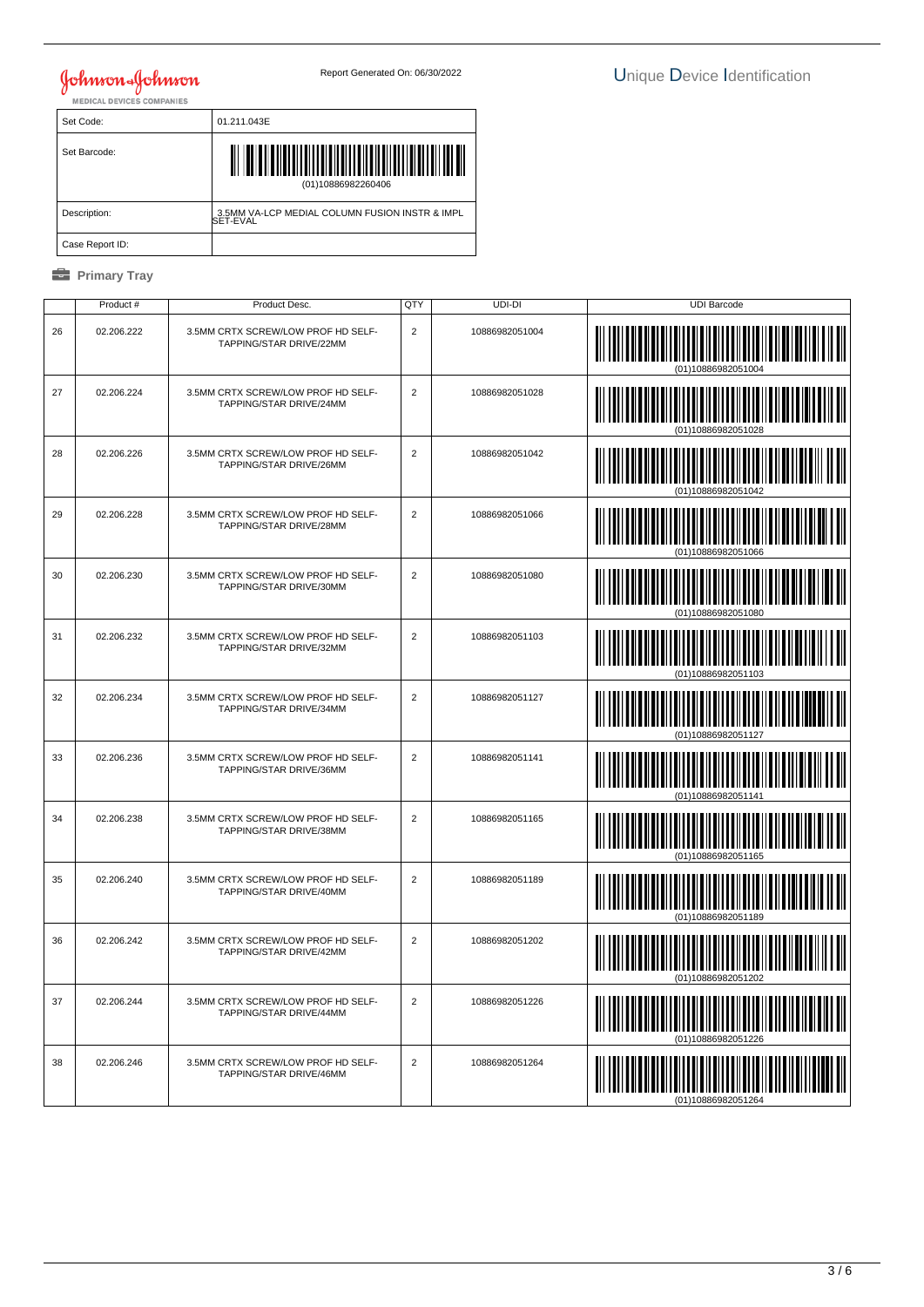Set Code: 01.211.043E Set Barcode: (01)10886982260406 │ Description: | 3.5MM VA-LCP MEDIAL COLUMN FUSION INSTR & IMPL<br>SET-EVAL Case Report ID:

|    | Product#   | Product Desc.                                                 | QTY            | UDI-DI         | <b>UDI Barcode</b> |
|----|------------|---------------------------------------------------------------|----------------|----------------|--------------------|
| 39 | 02.206.248 | 3.5MM CRTX SCREW/LOW PROF HD SELF-<br>TAPPING/STAR DRIVE/48MM | 2              | 10886982051288 |                    |
| 40 | 02.206.250 | 3.5MM CRTX SCREW/LOW PROF HD SELF-<br>TAPPING/STAR DRIVE/50MM | $\overline{2}$ | 10886982051301 |                    |
| 41 | 02.211.416 | 3.5MM VA-LCP MEDIAL COLUMN FUSION PLATE<br>78MM RIGHT         | $\mathbf{1}$   | 10886982055088 |                    |
| 42 | 02.211.417 | 3.5MM VA-LCP MEDIAL COLUMN FUSION PLATE<br>78MM LEFT          | $\mathbf{1}$   | 10886982055101 |                    |
| 43 | 02.211.418 | 3.5MM VA-LCP MEDIAL COLUMN FUSION<br>PLANTAR PLATE 78MM RT    | $\mathbf{1}$   | 10886982055125 |                    |
| 44 | 02.211.419 | 3.5MM VA-LCP MEDIAL COLUMN FUSION<br>PLANTAR PLATE 78MM LT    | $\mathbf{1}$   | 10886982055149 |                    |
| 45 | 02.211.420 | 3.5MM VA-LCP MEDIAL COLUMN FUSION PLATE<br>95MM RIGHT         | $\mathbf{1}$   | 10886982055163 | (01)10886982055163 |
| 46 | 02.211.421 | 3.5MM VA-LCP MEDIAL COLUMN FUSION PLATE<br>95MM LEFT          | $\mathbf{1}$   | 10886982055187 |                    |
| 47 | 03.111.038 | HANDLE WITH QUICK COUPLING                                    | $\mathbf{1}$   | 10886982072368 |                    |
| 48 | 03.113.024 | 2.8MM CALIBRATED DRILL BIT QC 250MM/95MM                      | 1              | 10886982072900 | (01)10886982072900 |
| 49 | 03.118.002 | LARGE COMPRESSION FORCEPS WITH SPEED<br><b>LOCK</b>           | $\mathbf{1}$   | 10886982073310 |                    |
| 50 | 03.118.005 | 3.5MM COMPRESSION/DISTRACTION POST/FOR<br>VA-LOCKING HOLE     | $\overline{c}$ | 10886982073341 | 01)10886982073341  |
| 51 | 03.118.015 | 2.8MM COMPRESSION WIRE 15MM<br>THREAD/200MM LENGTH            | $\overline{2}$ | 10886982073419 |                    |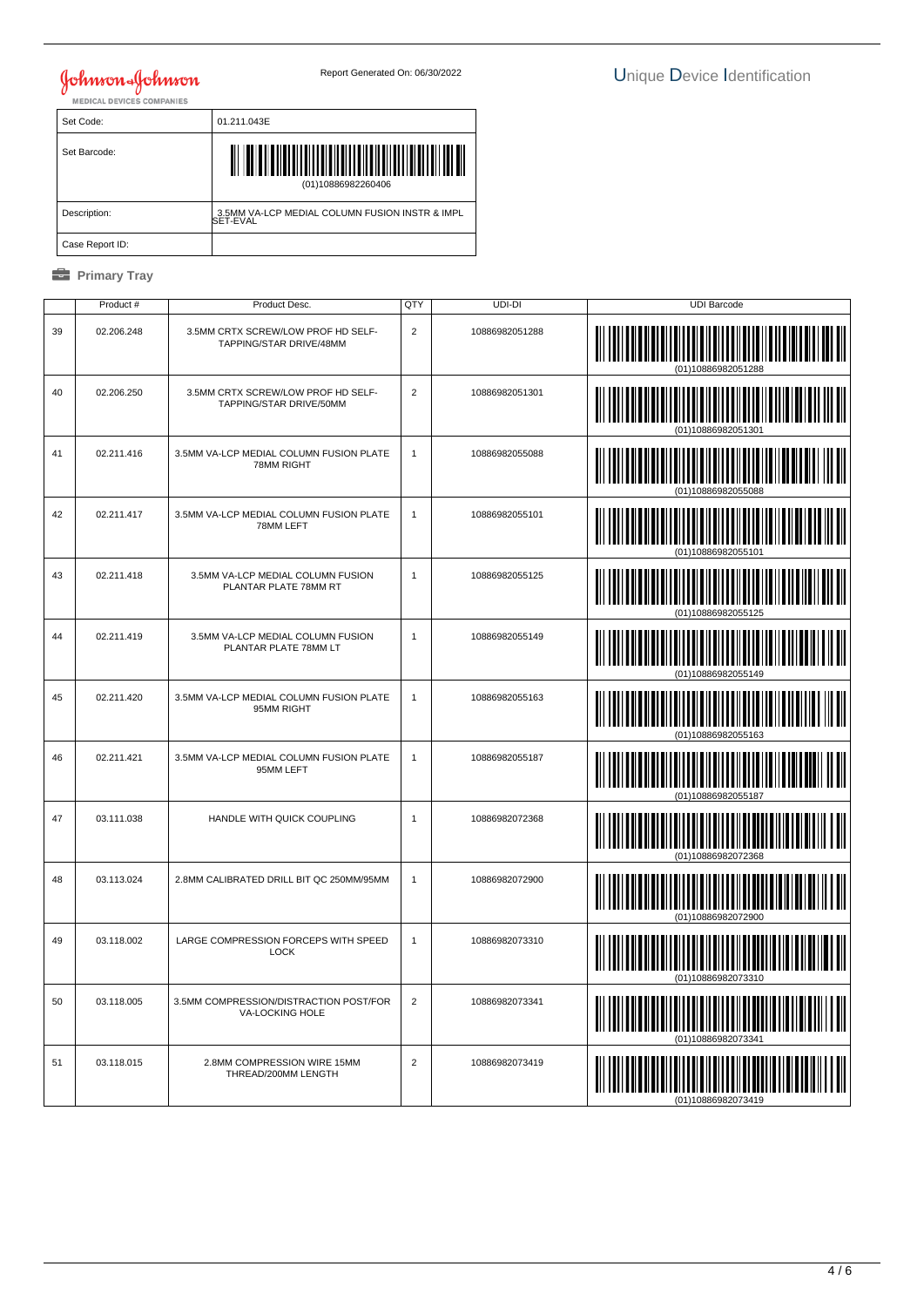Set Code: 01.211.043E Set Barcode: (01)10886982260406 │ Description: | 3.5MM VA-LCP MEDIAL COLUMN FUSION INSTR & IMPL<br>SET-EVAL Case Report ID:

|    | Product #  | Product Desc.                                               | QTY            | UDI-DI         | <b>UDI Barcode</b>                    |
|----|------------|-------------------------------------------------------------|----------------|----------------|---------------------------------------|
| 52 | 03.118.020 | 2.8MM COMPRESSION WIRE 20MM<br>THREAD/200MM LENGTH          | $\overline{2}$ | 10886982073433 |                                       |
| 53 | 03.118.025 | 2.8MM COMPRESSION WIRE 25MM<br>THREAD/200MM LENGTH          | $\overline{2}$ | 10886982073457 |                                       |
| 54 | 03.118.030 | 2.8MM COMPRESSION WIRE 30MM<br>THREAD/200MM LENGTH          | $\overline{2}$ | 10886982073471 |                                       |
| 55 | 03.118.035 | 2.8MM COMPRESSION WIRE 35MM<br>THREAD/200MM LENGTH          | 2              | 10886982073495 |                                       |
| 56 | 03.118.040 | 2.8MM COMPRESSION WIRE 40MM<br>THREAD/200MM LENGTH          | $\overline{2}$ | 10886982073518 |                                       |
| 57 | 03.127.001 | 2.8MM FIXED ANGLE DRILL GUIDE                               | $\mathbf{1}$   | 10886982075017 | (01)10886982075017                    |
| 58 | 03.127.002 | 2.8MM VARIABLE ANGLE DOUBLE DRILL GUIDE<br><b>WITH CONE</b> | 1              | 10886982075024 |                                       |
| 59 | 03.127.004 | 2.8MM VA SPHERICAL DRILL GUIDE-LONG                         | $\mathbf{1}$   | 10886982075048 |                                       |
| 60 | 03.127.016 | 2.5NM TORQUE LIMITING HANDLE WITH QC                        | $\mathbf{1}$   | 10886982075161 | $\begin{array}{c} \hline \end{array}$ |
| 61 | 292.16     | 1.6MM KIRSCHNER WIRE W/TROCAR POINT<br>150MM                | 1              | 20886982180374 | (01)20886982180374                    |
| 62 | 310.23     | 2.5MM DRILL BIT/QC/GOLD/180MM                               | $\overline{2}$ | 10886982186263 |                                       |
| 63 | 310.288    | 2.8MM DRILL BIT/QC/165MM                                    | $\overline{2}$ | 10886982186423 | (01)10886982186423                    |
| 64 | 310.35     | 3.5MM DRILL BIT/QC/110MM                                    | $\overline{2}$ | 10886982186515 |                                       |